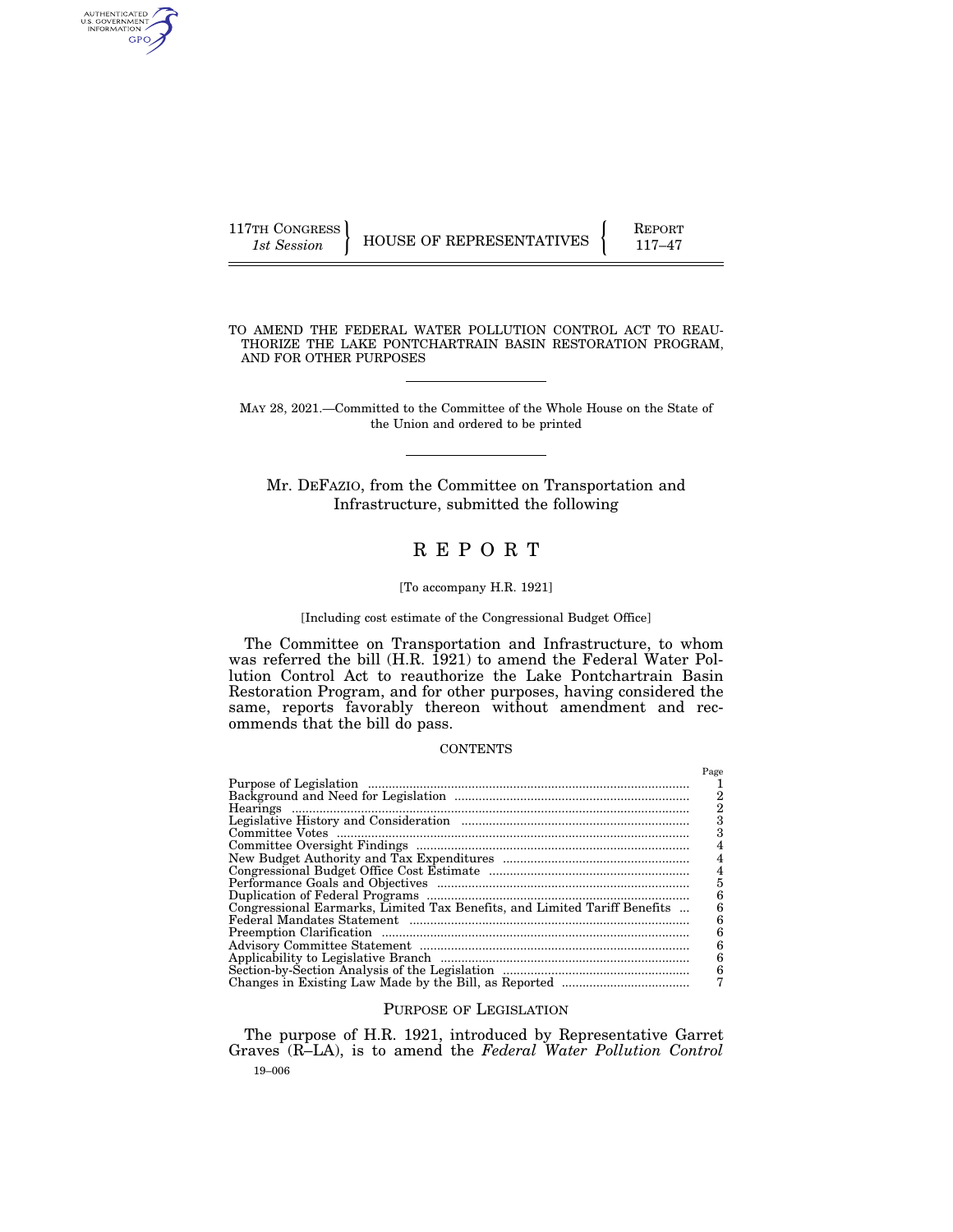*Act*, commonly known as the *Clean Water Act*, to reauthorize federal appropriations for the Lake Pontchartrain Basin program, to require the comprehensive restoration plan for Lake Pontchartrain be reviewed and updated every five years, and to amend a technical definition.

#### BACKGROUND AND NEED FOR LEGISLATION

The Lake Pontchartrain Basin watershed encompasses sixteen Louisiana parishes (counties) and four Mississippi counties, covering a 10,000 square mile area. The basin also includes Lake Borgne, Lake Maurepas, and receives flows from five rivers and two bayous. Approximately 2.1 million people live in the area of Lake Pontchartrain, the 630 square mile lake at the center of the basin, making it the most densely populated area in Louisiana.1

The basin is part of an essential wetland ecosystem, providing habitat, spawning grounds, and food sources to support numerous species of fish, birds, mammals, and plants. Its fisheries provide recreation as well as livelihoods, contributing over \$35 million to the local economy by providing much of the seafood harvested in the Gulf Coast.2

Lake Pontchartrain and its surrounding area face several challenges, most stemming from poor planning and overdevelopment. Logging in the upland areas has caused degradation, reduced plant growth, and increased saltwater intrusions, which subsequently have prevented new growth and contributed to a dead zone in the southeastern end of the lake. The basin also faces impacts from urban and agricultural runoff, sewage overflow, and nonpoint source pollution. The loss of wetlands to serve as natural filters for pollutants exacerbates these effects.

The Basin Restoration Program helps to address these environmental challenges and the region is already seeing some significant comebacks. Much of this success is due to a collaborative effort between federal, state, and local entities who share an interest in a clean, healthy lake and basin. Continued funding of these efforts is essential to protecting and restoring the health of this ecosystem.

The Lake Pontchartrain Basin Restoration Program was initially authorized at \$20 million for each of FY2001–FY2005. In fiscal year 2021, the Lake Pontchartrain program received a federal appropriation of \$1.9 million (P.L.  $106-260$ ).

#### **HEARINGS**

For the purposes of rule XIII, clause  $3(c)6(A)$  of the 117th Congress, no hearings were held to develop or consider H.R. 1921 in the 117th Congress; however, in the 116th Congress the following hearing was used to develop the legislation:

On June 25, 2019, the Subcommittee on Water Resources and Environment held a hearing, titled ''Protecting and Restoring America's Iconic Waters.'' The Subcommittee received testimony from: Mr. Preston D. Cole, Secretary, Wisconsin Department of Natural Resources; Mr. Dave Pine, Supervisor, District 1, San Mateo County Board of Supervisors, Chair of the San Francisco Bay Restoration Authority Governing Board; Ms. Laura Blackmore,

<sup>1</sup>https://saveourlake.org/about-us/our-basin/basin-issues. 2 Id.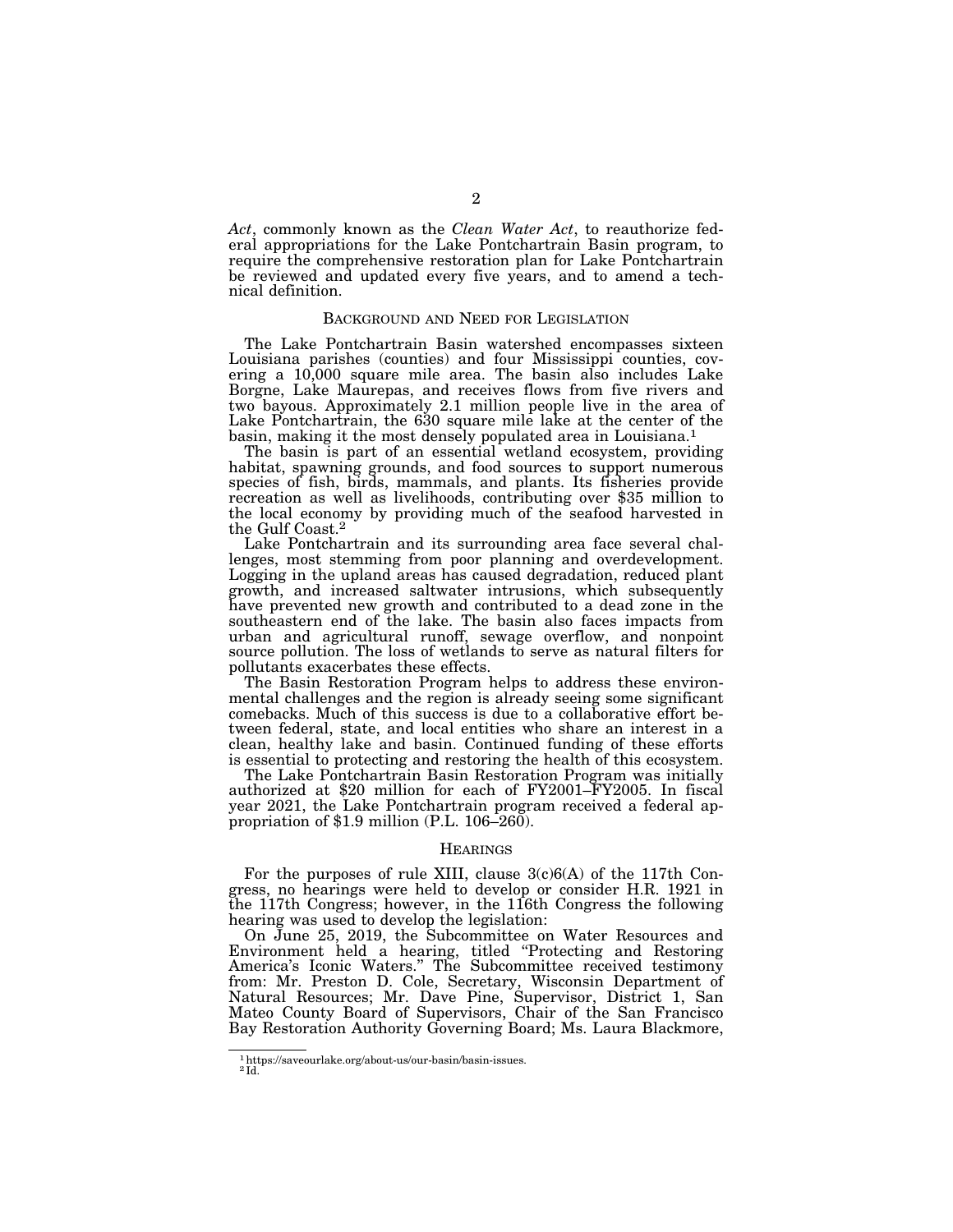Executive Director, Puget Sound Partnership; William C. Baker, President, Chesapeake Bay Foundation; Ms. Kristi Trail, Executive Director, Lake Pontchartrain Basin Foundation; and Mr. Tom Ford, Director, Santa Monica Bay National Estuary Program, The Bay Foundation. Topics discussed included the importance of reauthorizing federal appropriations for EPA's Lake Pontchartrain Basin Restoration Program to restore and preserve the ecological health and water quality of the Lake Pontchartrain Basin.

## LEGISLATIVE HISTORY AND CONSIDERATION

H.R. 1921 was introduced in the House on March 16, 2021, by Mr. Graves of Louisiana and referred to the Committee on Transportation and Infrastructure. Within the Committee, H.R. 1921 was referred to the Subcommittee on Water Resources and Environment.

The Subcommittee on Water Resources and Environment was discharged from further consideration of H.R. 1921 on March 24, 2021.

The Full Committee considered H.R. 1921 on March 24, 2021, and ordered the measure to be reported to the House with a favorable recommendation, by a record vote of 54 yeas and 3 nays (Roll Call Vote No. 18).

#### COMMITTEE VOTES

Clause 3(b) of rule XIII of the Rules of the House of Representatives requires each committee report to include the total number of votes cast for and against on each record vote on a motion to report and on any amendment offered to the measure or matter, and the names of those members voting for and against.

H.R. 1921 was ordered to be favorably reported to the House of Representatives, by a record vote of 54 yeas and 3 nays (Roll Call Vote No. 18). The vote was as follows:

Vote: 18 Measure: H.R. 1921

On: agreeing to H.R. 1921 and ordering to be reported to the House, favorably.

| Member | Vote | Member | Vote |  |
|--------|------|--------|------|--|
|        | Yea  |        | Yea  |  |
|        | Yea  |        |      |  |
|        | Yea  |        | .    |  |
|        | Yea  |        | Yea  |  |
|        | Yea  |        | Yea  |  |
|        | Yea  |        | Nav  |  |
|        | Yea  |        | Nav  |  |
|        | Yea  |        | Yea  |  |
|        | Yea  |        | Yea  |  |
|        | Yea  |        | Yea  |  |
|        | Yea  |        | Yea  |  |
|        | Yea  |        | Yea  |  |
|        | Yea  |        | Yea  |  |
|        | Yea  |        | Yea  |  |
|        |      |        | Yea  |  |
|        | Yea  |        | Yea  |  |
|        |      |        | Yea  |  |
|        | Yea  |        |      |  |
|        | Yea  |        | Yea  |  |
|        |      |        | Yea  |  |
|        | Yea  |        | Yea  |  |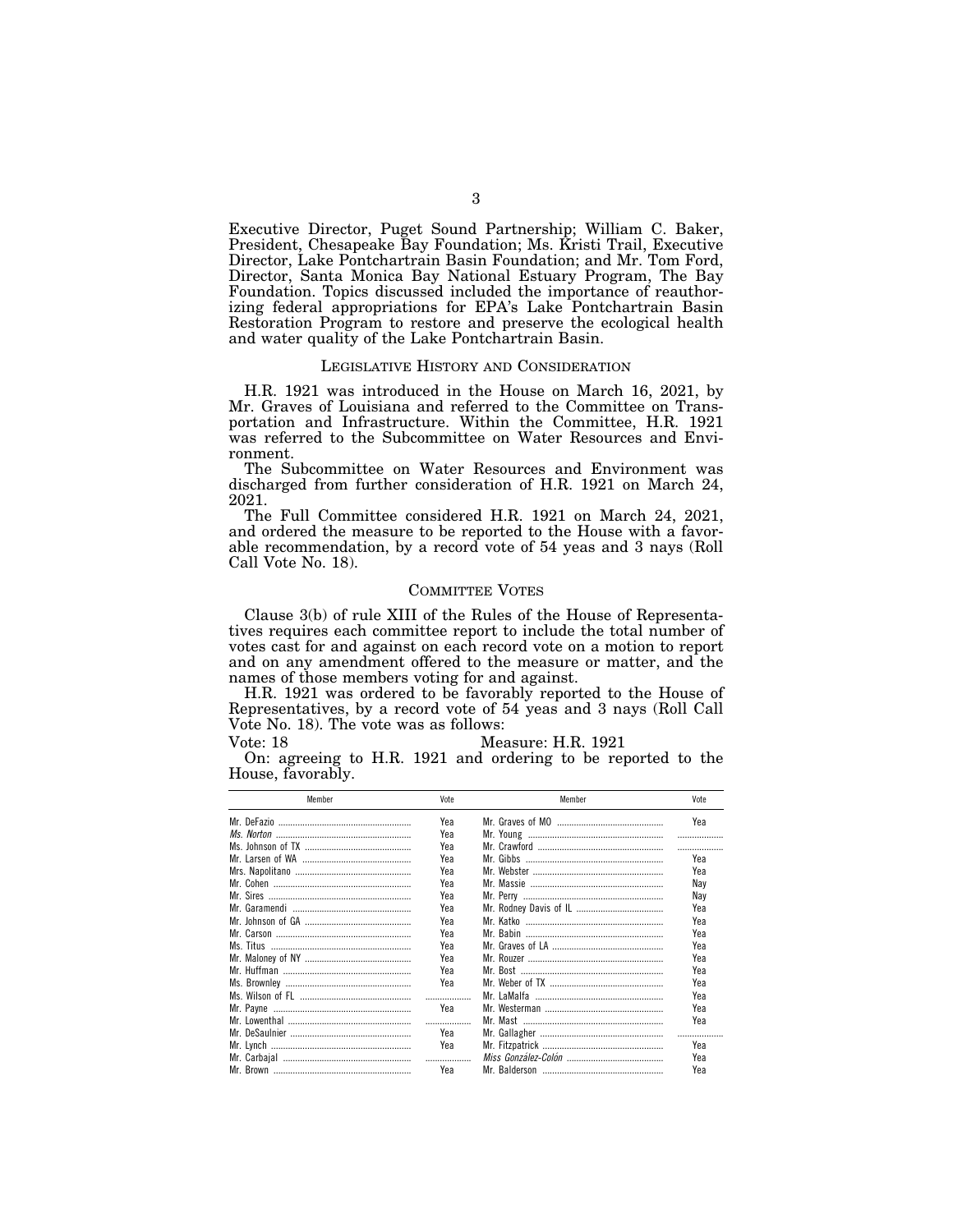| Member  | Vote | Member | Vote |  |
|---------|------|--------|------|--|
|         |      |        |      |  |
|         | Үеа  |        | Nav  |  |
|         | Yea  |        | Үеа  |  |
|         | Yea  |        | Yea  |  |
|         | Yea  |        |      |  |
|         | Yea  |        | Yea  |  |
|         | Yea  |        | Yea  |  |
|         | Yea  |        | Yea  |  |
|         |      |        |      |  |
|         | Yea  |        | .    |  |
|         | Yea  |        | Yea  |  |
|         | Yea  |        |      |  |
|         | Yea  |        |      |  |
|         | Yea  |        |      |  |
|         | Yea  |        |      |  |
| Vacancv | .    |        |      |  |

#### COMMITTEE OVERSIGHT FINDINGS

With respect to the requirements of clause  $3(c)(1)$  of rule XIII of the Rules of the House of Representatives, the Committee's oversight findings and recommendations are reflected in this report.

## NEW BUDGET AUTHORITY AND TAX EXPENDITURES

Clause  $3(c)(2)$  of rule XIII of the Rules of the House of Representatives does not apply where a cost estimate and comparison prepared by the Director of the Congressional Budget Office under section 402 of the Congressional Budget Act of 1974 has been timely submitted prior to the filing of the report and is included in the report. Such a cost estimate is included in this report.

# CONGRESSIONAL BUDGET OFFICE COST ESTIMATE

With respect to the requirement of clause  $3(c)(3)$  of rule XIII of the Rules of the House of Representatives and section 402 of the Congressional Budget Act of 1974, the Committee has received the enclosed cost estimate for H.R. 1921 from the Director of the Congressional Budget Office:

## U.S. CONGRESS, CONGRESSIONAL BUDGET OFFICE, *Washington, DC, April 19, 2021.*

#### Hon. PETER A. DEFAZIO,

*Chairman, Committee on Transportation and Infrastructure, House of Representatives, Washington, DC.* 

DEAR MR. CHAIRMAN: The Congressional Budget Office has prepared the enclosed cost estimate for H.R. 1921, a bill to amend the Federal Water Pollution Control Act to reauthorize the Lake Pontchartrain Basin Restoration Program, and for other purposes.

If you wish further details on this estimate, we will be pleased to provide them. The CBO staff contact is Stephen Rabent.

Sincerely,

PHILLIP L. SWAGEL, *Director.* 

Enclosure.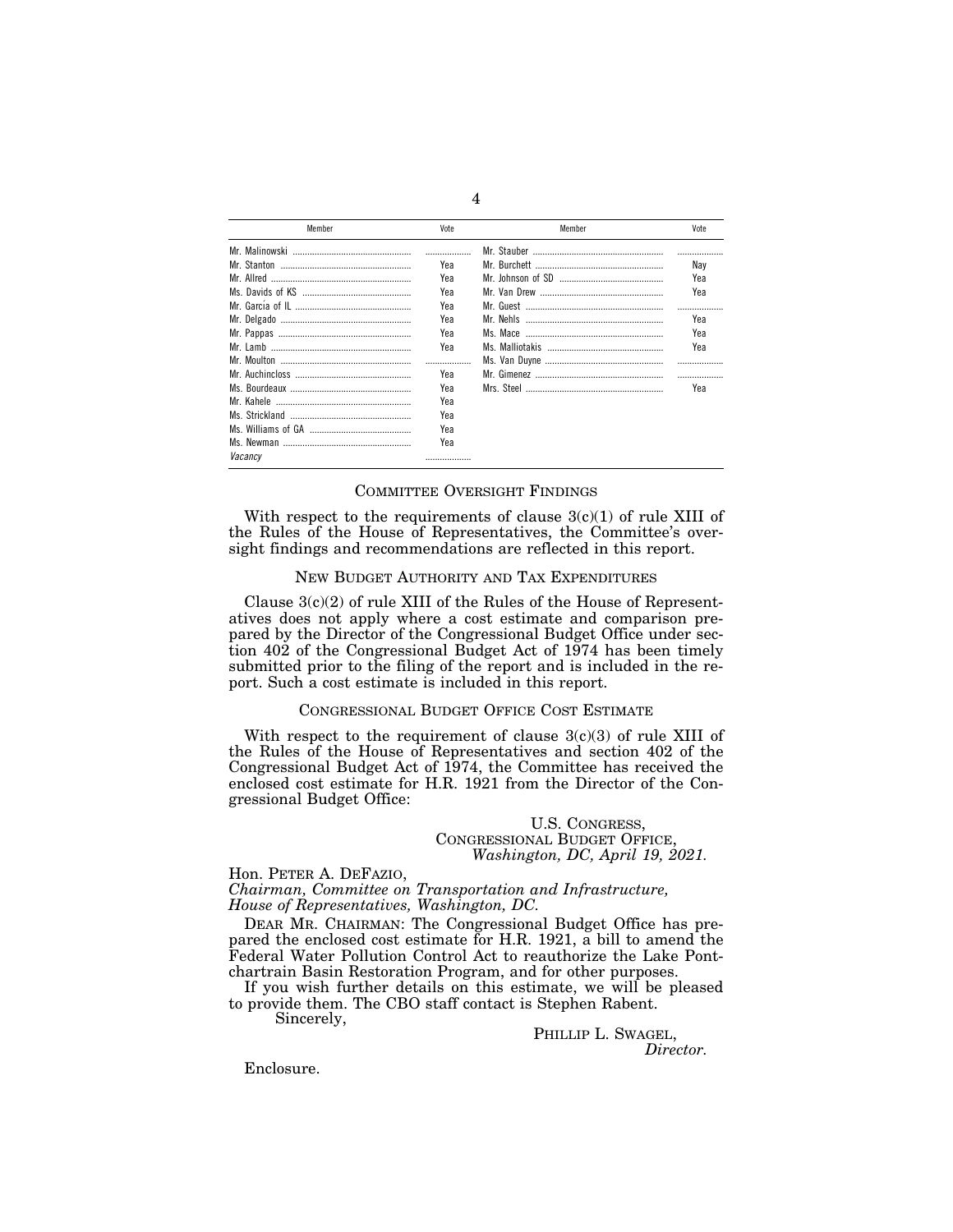| By Fiscal Year, Millions of Dollars                                    | 2021 | 2021-2026                           | 2021-2031 |
|------------------------------------------------------------------------|------|-------------------------------------|-----------|
| Direct Spending (Outlays)                                              | Ω    |                                     |           |
| Revenues                                                               | 0    | o                                   |           |
| Increase or Decrease (-)<br>in the Deficit                             |      | Ω                                   |           |
| <b>Spending Subject to</b><br><b>Appropriation (Outlays)</b>           | 0    | 89.                                 | 100       |
| Statutory pay-as-you-go<br>procedures apply?                           | No   | <b>Mandate Effects</b>              |           |
| Increases on-budget deficits in any<br>of the four consecutive 10-year | No.  | Contains intergovernmental mandate? | No.       |
| periods beginning in 2032?                                             |      | Contains private-sector mandate?    | No        |

H.R. 1921 would authorize the appropriation of \$20 million annually over the 2022–2026 period for the Environmental Protection Agency's (EPA's) Lake Pontchartrain Basin Restoration Program. That program provides grants and technical assistance for projects that have been identified in a management plan approved under the EPA's National Estuary Program to improve the ecological health of the basin. In 2021, EPA received appropriations totaling \$2 million to carry out the program. The bill also would require EPA to ensure the basin's management plan is revised at least every five years, expand the geographic definition of the basin, and allow EPA to use up to 5 percent of the appropriated funds to administer the program.

Assuming appropriation of the specified amounts and based on spending patterns for similar programs, CBO estimates that implementing the bill would cost \$89 million over the 2022–2026 period and \$11 million after 2026. The costs of the legislation, detailed in Table 1, fall within budget function 300 (natural resources and environment).

| TABLE 1.—ESTIMATED INCREASES IN SPENDING SUBJECT TO APPROPRIATION UNDER H.R. 1921 |  |  |  |
|-----------------------------------------------------------------------------------|--|--|--|
|                                                                                   |  |  |  |

|               | By fiscal year, millions of dollars- |          |          |          |          |          |           |
|---------------|--------------------------------------|----------|----------|----------|----------|----------|-----------|
|               | 2021                                 | 2022     | 2023     | 2024     | 2025     | 2026     | 2021-2026 |
| Authorization |                                      | 20<br>13 | 20<br>17 | 20<br>19 | 20<br>20 | 20<br>20 | 100<br>89 |

The CBO staff contact for this estimate is Stephen Rabent. The estimate was reviewed by H. Samuel Papenfuss, Deputy Director of Budget Analysis.

#### PERFORMANCE GOALS AND OBJECTIVES

With respect to the requirement of clause  $3(c)(4)$  of rule XIII of the Rules of the House of Representatives, the performance goal and objective of this legislation is to provide assistance to the Lake Pontchartrain Basin in addressing environmental challenges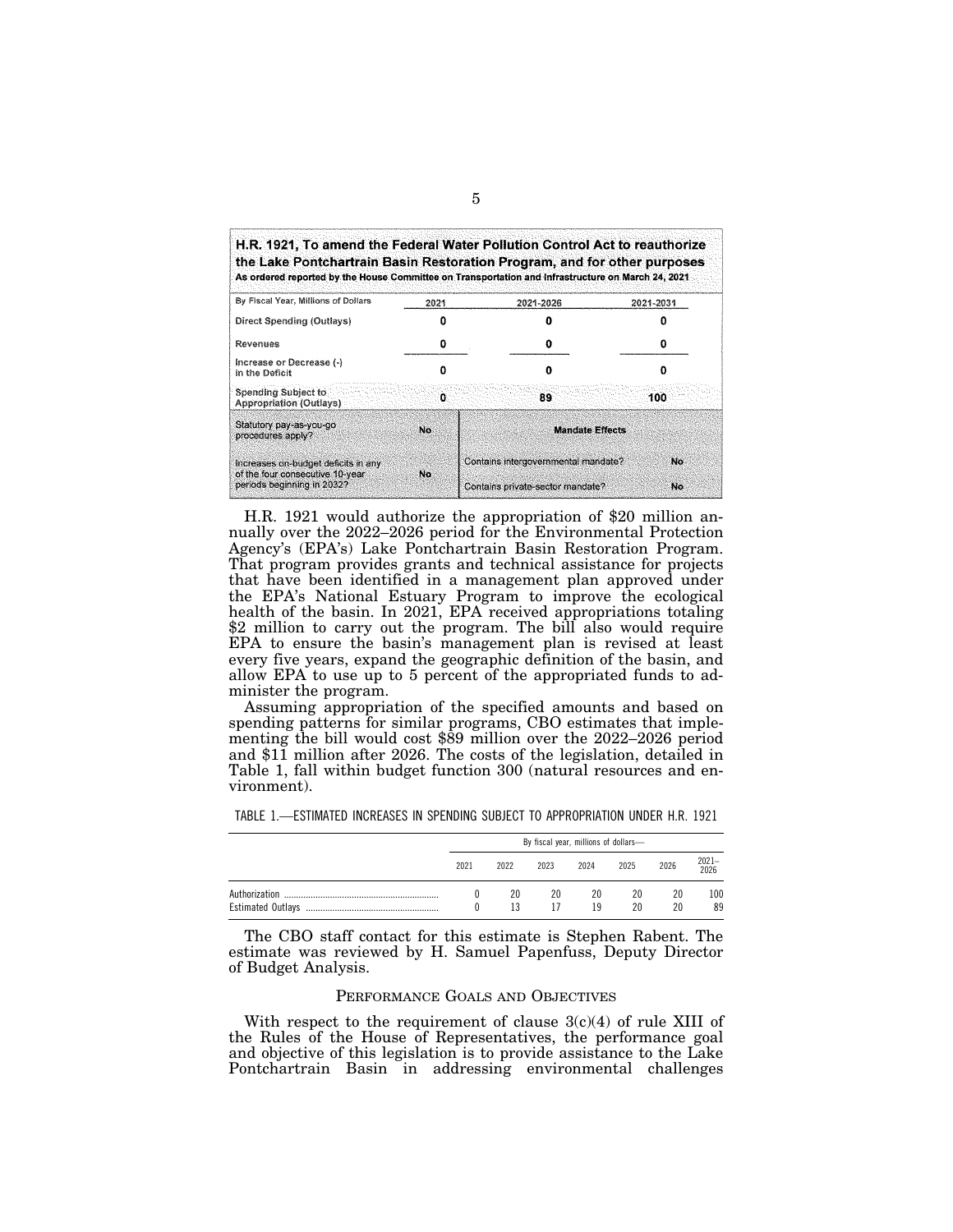through efforts to protect and restore the habitat and health of the ecosystem.

## DUPLICATION OF FEDERAL PROGRAMS

Pursuant to clause  $3(c)(5)$  of rule XIII of the Rules of the House of Representatives, the Committee finds that no provision of H.R. 1921 establishes or reauthorizes a program of the federal government known to be duplicative of another federal program, a program that was included in any report from the Government Accountability Office to Congress pursuant to section 21 of Public Law 111–139, or a program related to a program identified in the most recent Catalog of Federal Domestic Assistance.

## CONGRESSIONAL EARMARKS, LIMITED TAX BENEFITS, AND LIMITED TARIFF BENEFITS

In compliance with clause 9 of rule XXI of the Rules of the House of Representatives, this bill, as reported, contains no congressional earmarks, limited tax benefits, or limited tariff benefits as defined in clause  $9(e)$ ,  $9(f)$ , or  $9(g)$  of rule XXI.

## FEDERAL MANDATES STATEMENT

The Committee adopts as its own the estimate of federal mandates prepared by the Director of the Congressional Budget Office pursuant to section 423 of the Unfunded Mandates Reform Act  $(Public Law 104-4)$ .

#### PREEMPTION CLARIFICATION

Section 423 of the Congressional Budget Act of 1974 requires the report of any Committee on a bill or joint resolution to include a statement on the extent to which the bill or joint resolution is intended to preempt state, local, or tribal law. The Committee finds that H.R. 1921 does not preempt any state, local, or tribal law.

## ADVISORY COMMITTEE STATEMENT

No advisory committees within the meaning of section 5(b) of the Federal Advisory Committee Act were created by this legislation.

### APPLICABILITY TO LEGISLATIVE BRANCH

The Committee finds that the legislation does not relate to the terms and conditions of employment or access to public services or accommodations within the meaning of section 102(b)(3) of the Congressional Accountability Act (Public Law 104–1).

#### SECTION-BY-SECTION ANALYSIS OF THE LEGISLATION

#### *Section 1. Lake Pontchartrain Basin Restoration Program reauthorization*

Subsection (a) amends subsections (c) and (d) of section 121 to require that the comprehensive conservation and management plan for the Lake Pontchartrain Basin be reviewed and revised in accordance with section 320 of the *Clean Water Act* (National Estuaries Program authority) not less often than every five years.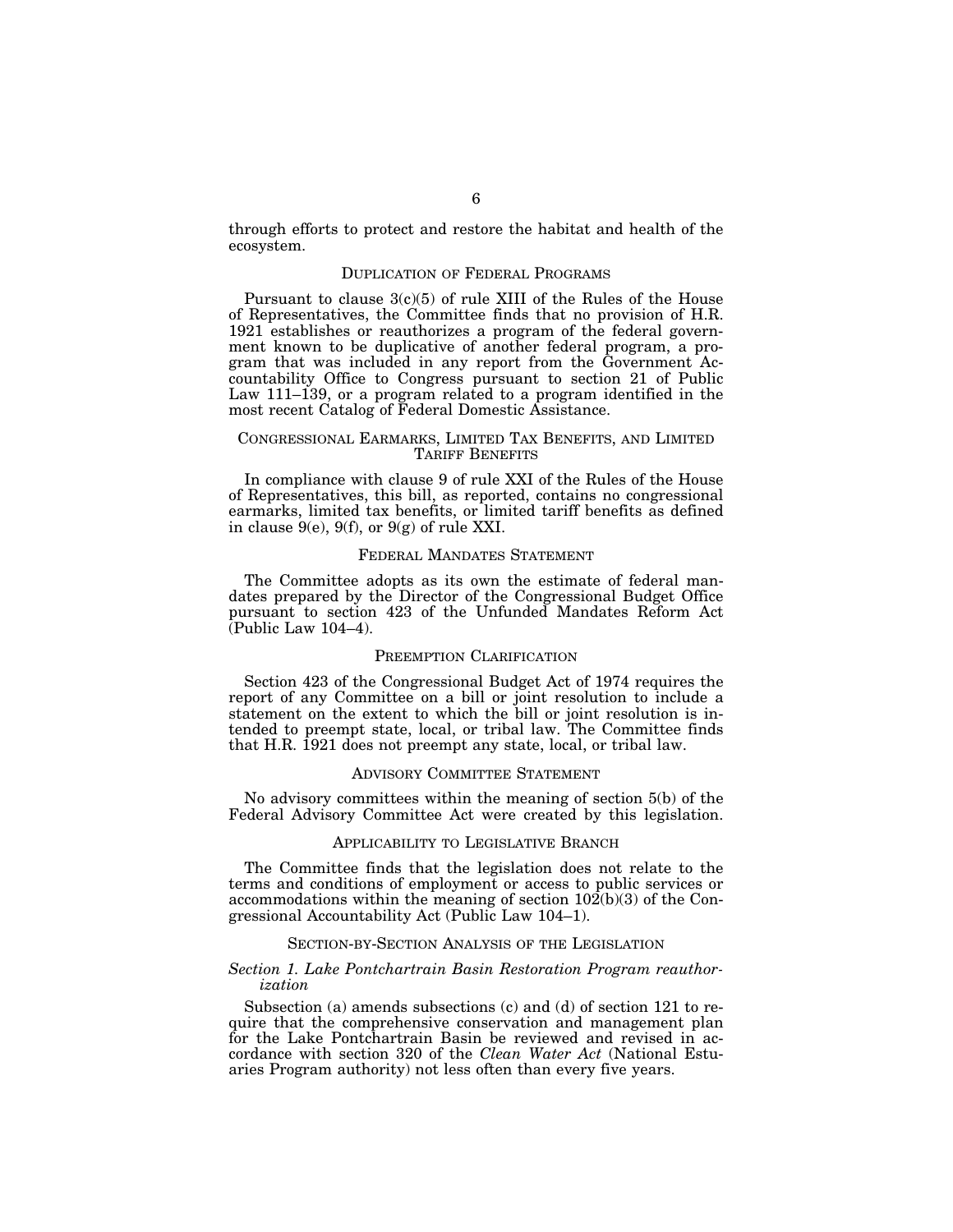Subsection (b) amends the definition of the term "Basin" (found in section  $121(e)(1)$  to address a technical issue related to the size of the Lake Pontchartrain Basin.

Subsection (c) amends the existing authorization of appropriations for the Lake Pontchartrain Basin Program (section  $\overline{12}1(\overline{f})$ ) to authorize \$20 million annually for fiscal years 2020 through 2024, and to allow the Administrator of EPA to use not more than 5 percent of appropriated funds for administrative expenses.

#### CHANGES IN EXISTING LAW MADE BY THE BILL, AS REPORTED

In compliance with clause 3(e) of rule XIII of the Rules of the House of Representatives, changes in existing law made by the bill, as reported, are shown as follows (existing law proposed to be omitted is enclosed in black brackets, new matter is printed in italics, and existing law in which no change is proposed is shown in roman):

#### **FEDERAL WATER POLLUTION CONTROL ACT**

#### TITLE I—RESEARCH AND RELATED PROGRAMS

# \* \* \* \* \* \* \* **SEC. 121. LAKE PONTCHARTRAIN BASIN.**

(a) ESTABLISHMENT OF RESTORATION PROGRAM.—The Administrator shall establish within the Environmental Protection Agency the Lake Pontchartrain Basin Restoration Program.

(b) PURPOSE.—The purpose of the program shall be to restore the ecological health of the Basin by developing and funding restoration projects and related scientific and public education projects.

(c) DUTIES.—In carrying out the program, the Administrator shall—

(1) provide administrative and technical assistance to a management conference convened for the Basin under section 320;

(2) assist and support the activities of the management conference, including the implementation of recommendations of the management conference;

(3) support environmental monitoring of the Basin and research to provide necessary technical and scientific information;

(4) develop a comprehensive research plan to address the technical needs of the program;

(5) coordinate the grant, research, and planning programs authorized under this section[; and];

(6) collect and make available to the public publications, and other forms of information the management conference determines to be appropriate, relating to the environmental quality of the Basin[.]; and

*(7) ensure that the comprehensive conservation and management plan approved for the Basin under section 320 is reviewed and revised in accordance with section 320 not less often than once every 5 years, beginning on the date of enactment of this paragraph.* 

(d) GRANTS.—The Administrator may make grants to pay not more than 75 percent of the costs—